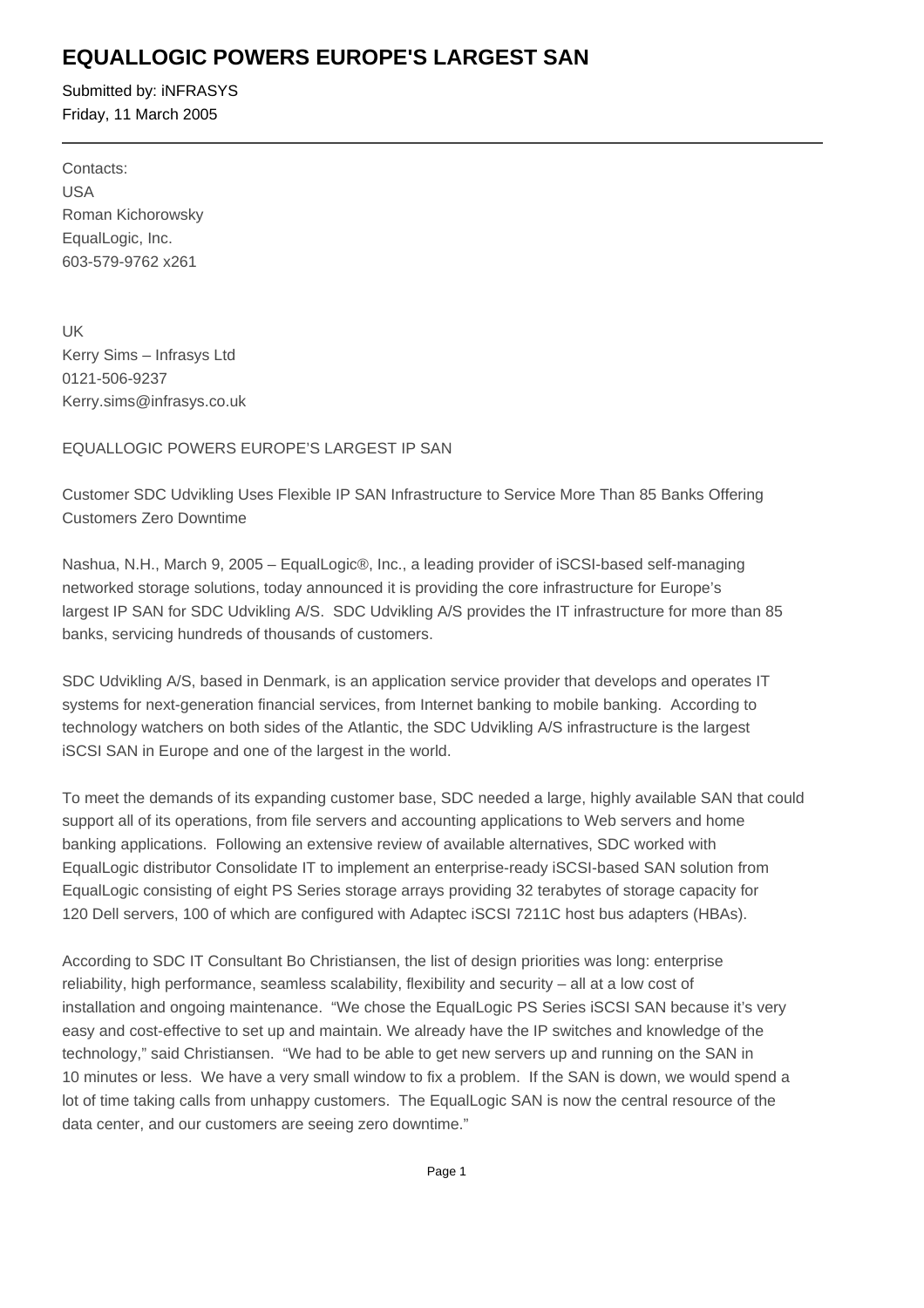More…………

One of the important features of the SAN is its support of iSCSI boot capability, enabled by the Adaptec HBAs and EqualLogic's flexible architecture. This feature allows SAN servers to be remotely – and rapidly – configured with the desired operating system and application image. Mission critical data no longer resides on the servers, eliminating application downtime when a server needs to be re-deployed or replaced.

The IP SAN solution, deployed during Q3 2004, met and exceeded all of SDC's objectives, pointing to the combination of the EqualLogic PS Series arrays and Adaptec HBAs as a critical link in addressing specific requirements. Soon, SDC's data center will provide nearly 70 terabytes of storage for more than 200 servers.

"SDC's SAN infrastructure is a further testament to the enterprise capabilities of iSCSI and EqualLogic's PS Series family," said John Joseph, vice president of marketing at EqualLogic. "European businesses are ready for an enterprise SAN solution that provides the reliability, advanced features and data protection of Fibre Channel SANs without the complexity, expensive maintenance agreements and costly upgrades. EqualLogic is the ideal partner for companies looking for this type of flexible, cost-effective IP SAN architecture."

EqualLogic will be exhibiting at the CeBIT trade show from March 10-16, 2005, in Hannover, Germany. EqualLogic can be found in Hall 1 in the SAN/NAS Exchange Pavilion, Stand 7g2, Booth C2.

#### About EqualLogic

EqualLogic®, Inc., is the leading provider of intelligent, all-inclusive iSCSI storage area network (SAN) solutions that enable businesses – from Fortune 100 to small and mid-size organizations – to realize the economic benefits of consolidated, self-managing storage. The EqualLogic PS Series of storage arrays, based on the company's patented peer storage architecture, is the industry's first automatic storage platform that delivers operational simplicity, functional integration and high data availability in a single, scalable pool of storage. EqualLogic's headquarters are located in Nashua, New Hampshire. For more information, please visit http://www.equallogic.com.

#### About Infrasys Ltd

EqualLogic iSCSI SAN solutions are available in the UK from Infrasys Ltd, a Midlands based IT Integration and Services Company. Infrasys customers include Jaguar Cars, Land Rover, MG Rover, BAe Systems, NTL and Magnet Networks.

For more information visit www.infrasys.co.uk